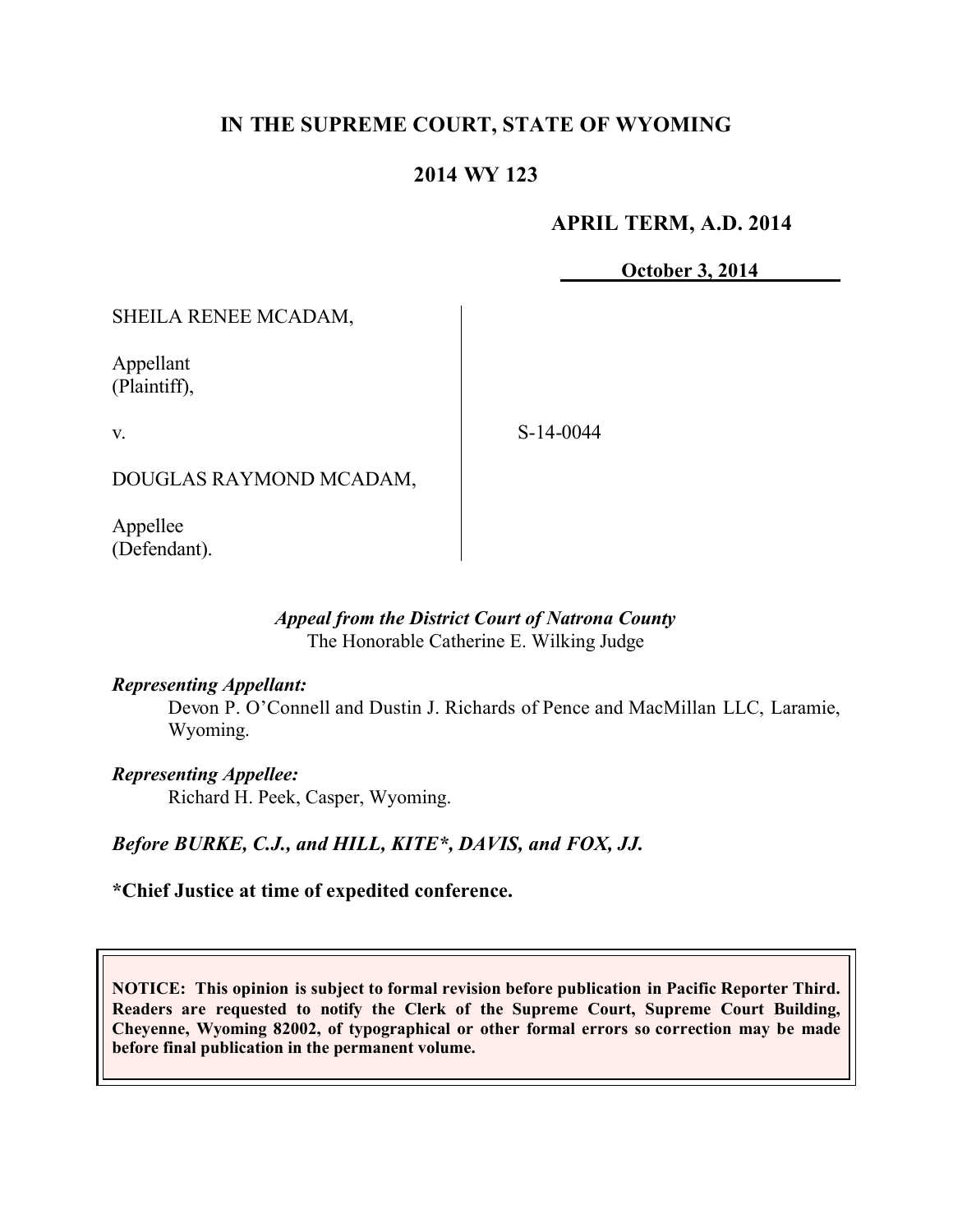# **KITE, Justice.**

[¶1] Shelia Renee McAdam (Wife) and Douglas Raymond McAdam (Husband) were divorced by stipulated decree. Both parties later claimed the other party was in contempt for failing to list the marital residence for sale as required by the decree. Wife also claimed Husband was in contempt for failing to transfer half of his investment accounts and stock options to her.

[¶2] The district court found both parties in contempt with regard to the listing and sale of the home and again ordered it listed by a specified date. If it sold, the district court ordered the parties to share any profit or loss; if it did not sell, the court ordered Wife to pay one-half of the mortgage payment. The district court concluded Husband had not willfully violated the decree with regard to the investment account and stock options but ordered him to transfer an investment account and three stock options to Wife. The district court further ordered the parties to bear their own fees and costs resulting from the post-divorce contempt proceedings.

[¶3] On appeal, Wife claims the district court improperly modified the stipulated divorce decree when it ordered her to share any loss on the home or, if it did not sell, pay one-half of the mortgage payment until it did sell. She also contends the district court erred in not ordering Husband to pay her fees and costs after he violated the decree by failing to transfer the investment accounts and stock options. We conclude the district court properly exercised its discretion and affirm.

#### **ISSUES**

[¶4] Wife asserts the district court improperly modified the divorce decree contrary to the doctrine of res judicata by: 1) ordering the parties to share in any loss on the marital home if it sold; 2) ordering her to pay one-half of the mortgage payments if the home did not sell; and 3) failing to award her attorney fees and costs resulting from Husband's failure to transfer the investment accounts and stock options. Husband asserts no error occurred.

### **FACTS**

[¶5] Wife and Husband were divorced pursuant to a stipulated decree on May 9, 2011. The parties agreed to list the marital residence in Gillette, Wyoming for sale with a licensed realtor within thirty days after entry of the decree. They further agreed to cooperate with the realtor and comply with reasonable requests associated with selling the residence. The stipulated decree provided that written consent of both parties was required for acceptance or countering any offer to purchase the home. They agreed that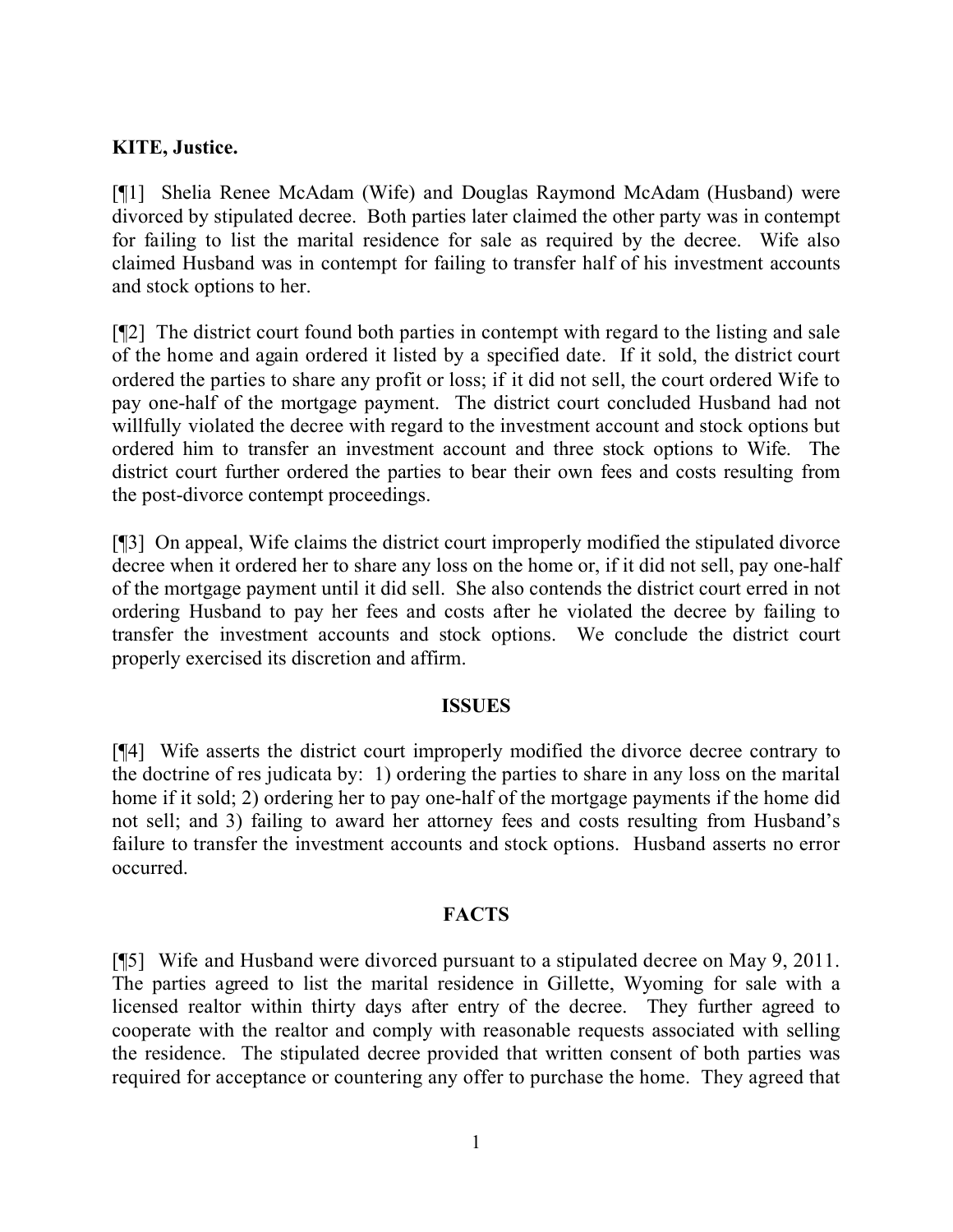after sale of the home, they would equally divide any proceeds remaining after payment of costs, commissions or amounts owing on the mortgage. The decree stated:

> [Husband] shall enjoy exclusive possession of the residence pending sale of it and shall timely [sic] the monthly mortgage payment and utilities until closing is completed. [Husband] shall be entitled to claim all payments associated with the residence as deductions on his federal income tax returns.

The stipulated decree also awarded Wife one-half of Husband's investment accounts and stock options. The decree further provided:

> In the event either party shall fail to perform, in whole or in part, any obligation or duty imposed by the terms of this Order, the defaulting party shall be responsible for the payment of all attorney's fees, costs, and expenses incurred by the other party as a result of such default.

[¶6] In January 2012, Wife filed a motion for order to show cause claiming Husband was in contempt of court for violating the decree in several respects including that he had not listed the residence for sale within the time required and had allowed it to become flood damaged, causing a substantial decrease in its value. She sought an order requiring Husband to repair the damage done to the home and list it for sale. Husband subsequently filed a motion for order to show cause claiming Wife was in contempt of court for violating the decree in several respects including that she was at fault for the fact that the residence was not listed for sale. After a hearing, the district court found both parties in contempt with regard to the listing and sale of the residence and again ordered that it be listed for sale within thirty days and sold "as is." The district court further ordered that the parties "shall equally share any equity or loss in the sale" and declined to award attorney fees and costs to either party based upon its finding that neither of them had complied with the decree.

[¶7] In March 2013, Wife filed another motion for order to show cause claiming the residence still had not been listed and Husband had prevented her from having it listed. She also claimed Husband had not transferred her share of the stock options and investment accounts as the decree required. Husband filed a response claiming that he had complied with the decree and subsequent order and Wife had failed to comply with the provision requiring sale of the home.

[¶8] After a hearing, the district court again ruled that both parties were in contempt of the decree and subsequent order with regard to the home. The court ruled that the parties could purge their contempt by executing a listing agreement within thirty days with the real estate agent who had testified at the hearing. If the home was not sold within ninety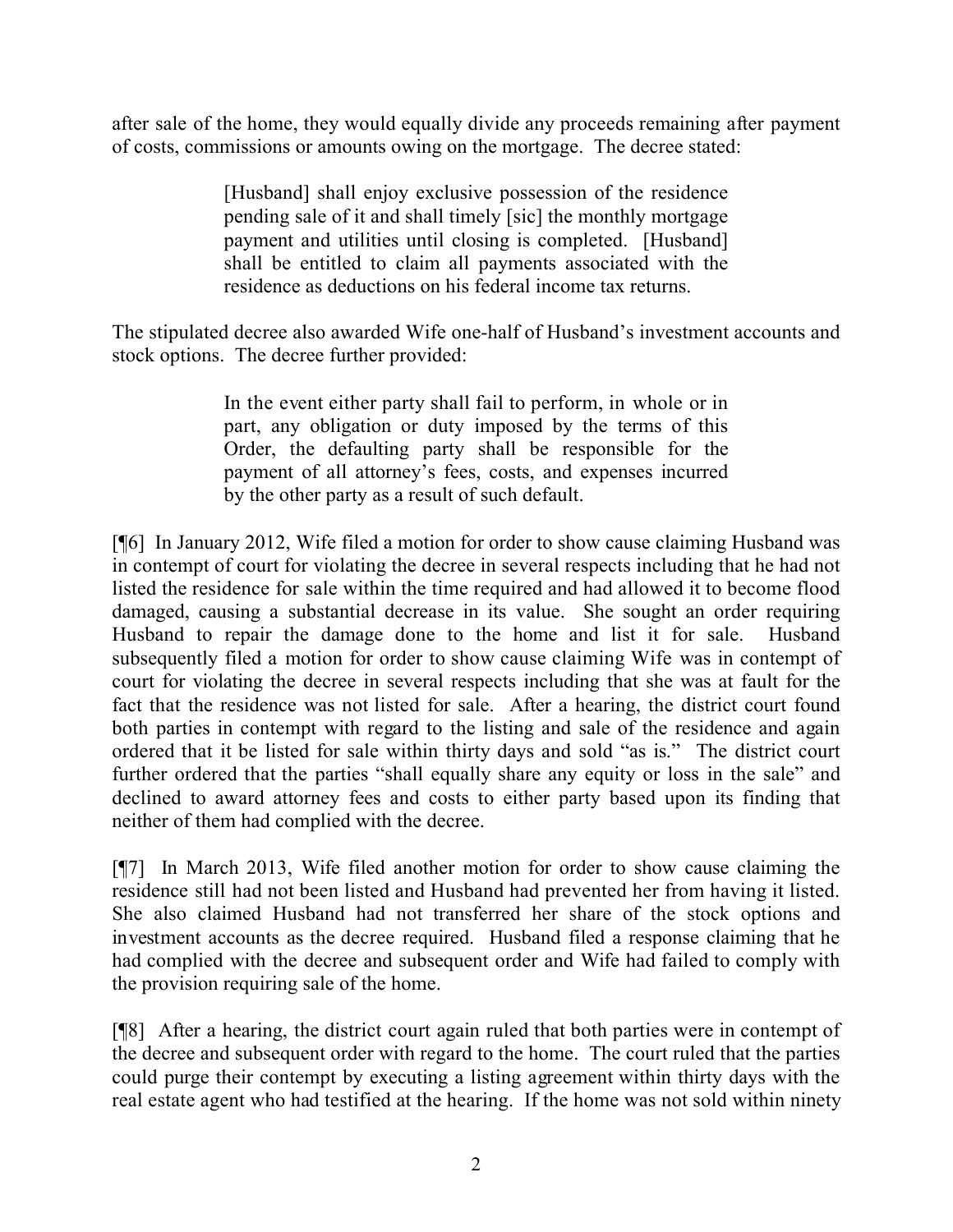days, the district court ordered that Wife would become responsible for one-half of the mortgage payment. Addressing the stock options, the district court concluded Husband did not commit a willful violation of the decree but ordered him to transfer three stock options and an investment account to Wife. Finally, the district court ordered the parties to pay their own fees and costs. Wife timely appealed the district court order.

## **STANDARD OF REVIEW**

[¶9] Under our established standard for reviewing contempt orders in domestic relations cases, we will not disturb the decision of the district court absent a serious procedural error, a violation of a principle of law, or a clear and grave abuse of discretion. *Greene v. Finn*, 2007 WY 47, ¶ 5, 153 P.3d 945, 948 (Wyo. 2007). The inherent power to punish contempt of court is firmly vested in the district court's broad discretion, and we will not intrude upon its decision unless it commits a clear and grave abuse of that discretion. *Meckem v. Carter*, 2014 WY 52, ¶ 18, 323 P.3d 637, 644 (Wyo. 2014). In reviewing the exercise of a district court's broad discretion under its contempt powers, we determine whether the court reasonably could have concluded as it did. *Shindell v. Shindell*, 2014 WY 51, ¶ 7, 322 P.3d 1270, 1273 (Wyo. 2014). We review questions of law *de novo*, giving no deference to the district court's decision. *Greene,* ¶ 15, 153 P.3d at 948.

## **DISCUSSION**

[¶10] Wife claims the district court had no authority in the contempt proceedings to modify the terms of the stipulated property division in the decree. First, she claims the district court erred when it ordered her to share in any loss on the sale of the marital home or, if it did not sell, pay one-half of the mortgage payments. She asserts this is contrary to the decree which required the home to be listed for sale, gave Husband possession of the home pending sale and made him responsible for the mortgage payments.

[¶11] Husband argues that upon finding both parties in contempt with regard to sale of the home, the district court properly ordered them to share any loss equally or, if the home did not sell, to each pay half of the mortgage payment. Husband asserts the district court had the inherent authority to enforce its own judgment and, upon finding that the parties were in contempt for failing to comply with the home sale provision of the decree, had the discretion to impose punishment. He argues the district court's decision to make them share equally in any loss or jointly pay the mortgage as punishment was appropriate. Husband also argues that Wife did not appeal the first contempt order requiring the parties to share in any loss from sale of the home and she is barred from appealing it now.

[¶12] Husband is correct that Wife did not appeal the first contempt order. However, in the second contempt order, the district court again ordered the parties to share equally any profit or loss on the home. Because the district court's second order also required the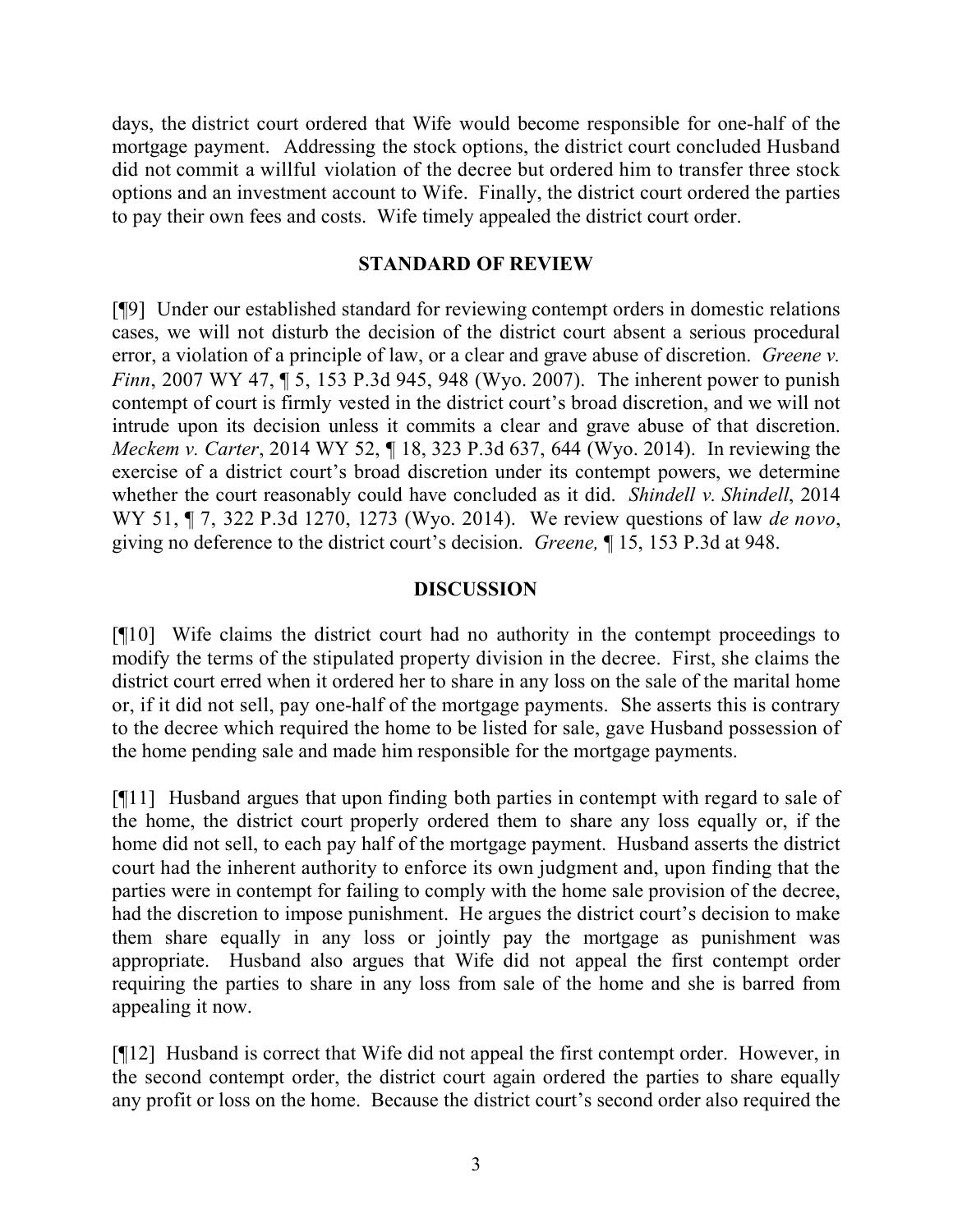parties to share any profit or loss, we conclude the issue is properly before us for consideration. We, therefore, consider Wife's contention that the district court erred when it ordered her to share in the profit or loss on the sale of the home or, in the event it did not sell, pay half the mortgage.

[¶13] This Court has said that upon entry of a decree dividing marital property the division is final and not subject to revision because of a change in circumstances. *Broadhead v. Broadhead*, 737 P.2d 731, 733 (Wyo. 1987), citing *Barnett v. Barnett*, 704 P.2d 1308, 1309 (Wyo. 1985) and *Paul v. Paul*, 631 P.2d 1060 (Wyo. 1981). We have also said, however, that district courts have jurisdiction to modify a judgment resulting from a property division when the facts in a particular case establish the requisite circumstances to permit modification. *Barnett*, 704 P.2d at 1309-1310. More importantly for purposes of the present case, district courts have continuing jurisdiction to enforce the provisions of the original divorce decree and contempt proceedings are the appropriate mechanism for doing so. *Dorr v. Newman*, 785 P.2d 1172, 1179 (Wyo. 1990).

[¶14] Civil contempt must be proven by clear and convincing evidence. *Shindell,* ¶ 10, 322 P.3d at 1274. Clear and convincing evidence is evidence that would persuade a finder of fact that the truth of the contention is highly probable. *Id*. The elements of civil contempt include: 1) an effective court order that required certain conduct by the alleged contemnor; 2) the contemnor had knowledge of the order; and 3) the alleged contemnor disobeyed the order. *Id*. Once those elements are proven, the burden shifts to the person charged with contempt to show he or she was unable to comply.

[¶15] The divorce decree the district court entered in this case required the parties to list the home for sale within thirty days. The parties stipulated to the property division provisions contained in the decree. Presumably, they familiarized themselves with the contents of the decree before they agreed to it. Regardless, their show cause motions and testimony at the hearing reflect that they knew the decree required the home to be listed within thirty days. The decree requiring the parties to list the home for sale within thirty days was entered in May of 2011. The parties did not contact a realtor until 2012. Husband signed a listing agreement sometime in June 2012; Wife signed the listing agreement on July 9, 2012.

[¶16] After the parties signed the listing agreement, the realtor learned the parties were attempting to work out an agreement whereby Wife would transfer her ownership interest in the home to Husband in exchange for Husband taking her name off the mortgage. The realtor "fell out of the loop," stopped trying to contact the parties and received no communication from them until sometime in mid-2013. By the time of the second contempt hearing in September 2013, the realtor still did not have full authority from the parties to move forward with listing the home and the thirty day deadline to list the home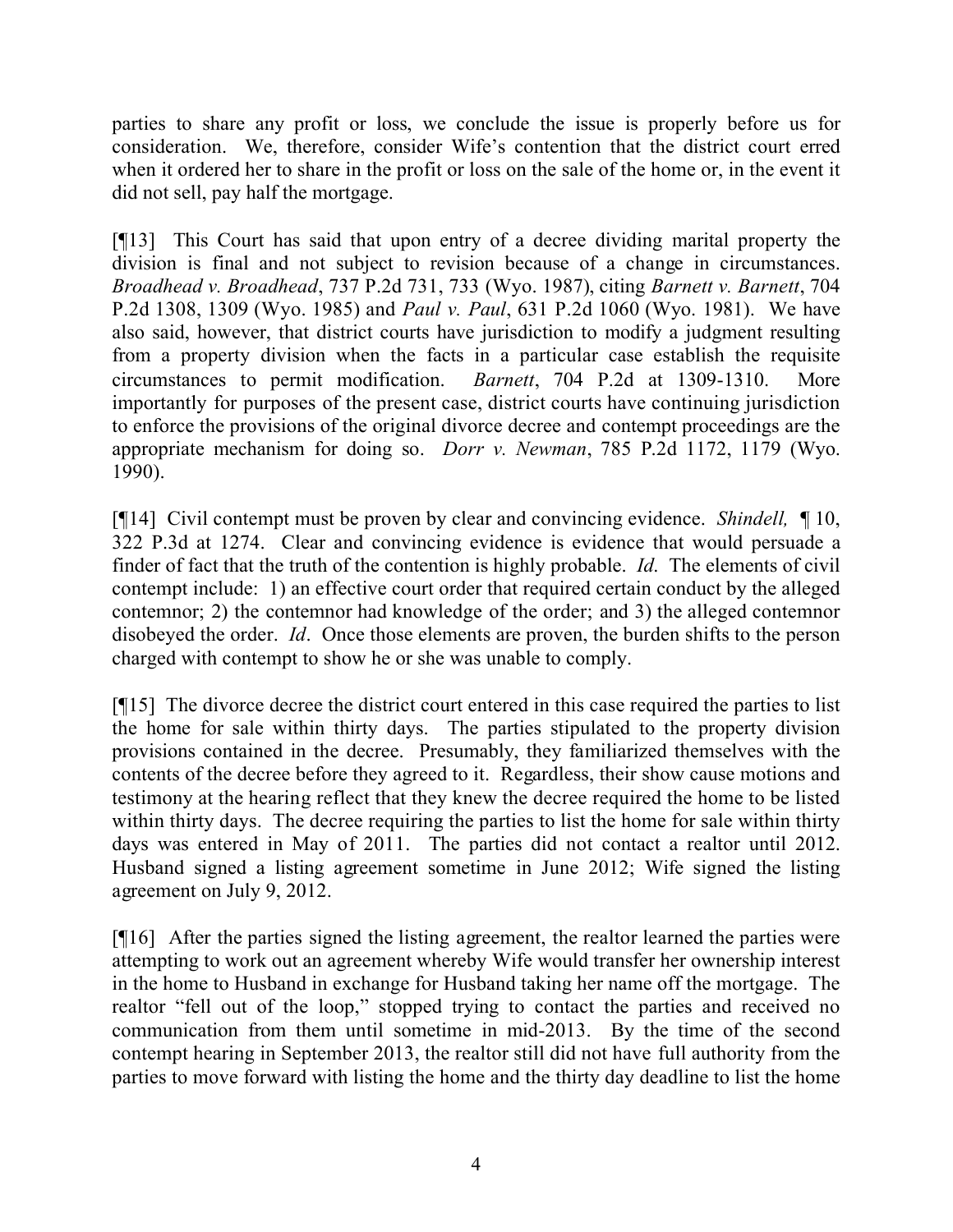for sale imposed in the district court's first contempt order of May 16, 2012, had long since passed.

[¶17] Based upon this evidence, the district court was persuaded that neither party had obeyed the order contained in the May 2011 stipulated decree requiring them to list the home within thirty days. Although they signed a listing agreement in the summer of 2012, their actions thereafter caused the realtor to believe he did not have the authority to move ahead with the listing. The parties did nothing to follow up with the realtor for nearly a year. By September 2013, nearly two and a half years after they were first ordered to list the home for sale, the documentation necessary to formally list it still was not in place. Although each party attempted to show the other was at fault for the home not being listed, the district court apparently found their testimony unpersuasive and concluded neither of them had taken the steps required to get the home listed and sold. Clear and convincing evidence supported the district court's determination that the parties disobeyed the orders to list the home for sale within thirty days and the court's determination that they were in contempt was reasonable.

[¶18] Having concluded both parties were in contempt for failing to obey its earlier order, the district court then ordered that they could purge the contempt by executing the documentation necessary to give the realtor the authority to sell the home and filing it with the court within twenty days. As it had done in its earlier order, the district court exercised its inherent power to punish the contempt by directing that the home be sold "as is" with the parties sharing equally in any profit or loss from the sale and, in the event the home was not sold within ninety days, directing Wife to pay half the mortgage payment until it did sell.

[¶19] We find no clear and grave abuse in the district court's exercise of its discretion to punish the contemptuous conduct. Evidence was presented that by the time the district court entered its second contempt order, the value of the house was less than the outstanding mortgage. Given its finding that both parties were to blame for not getting the house on the market as the original decree required, it was reasonable for the district court to conclude the parties should share the loss on the sale. By the time the district court entered its second contempt order, Husband had been paying the mortgage of \$2000 per month on the marital home for nearly two and a half years. Given the finding that Wife was equally at fault for not getting the home listed and sold, it was reasonable for the district court to require her to pay half the mortgage from that point until the home sold. The district court did not abuse its discretion in fashioning a remedy for the parties' contempt.

[¶20] Wife also claims the district court erred in failing to award her attorney fees and costs resulting from Husband's failure to transfer the investment accounts and stock options. She points to the provision in the stipulated decree requiring a party who fails to perform an obligation required by the decree to pay all fees and costs the other party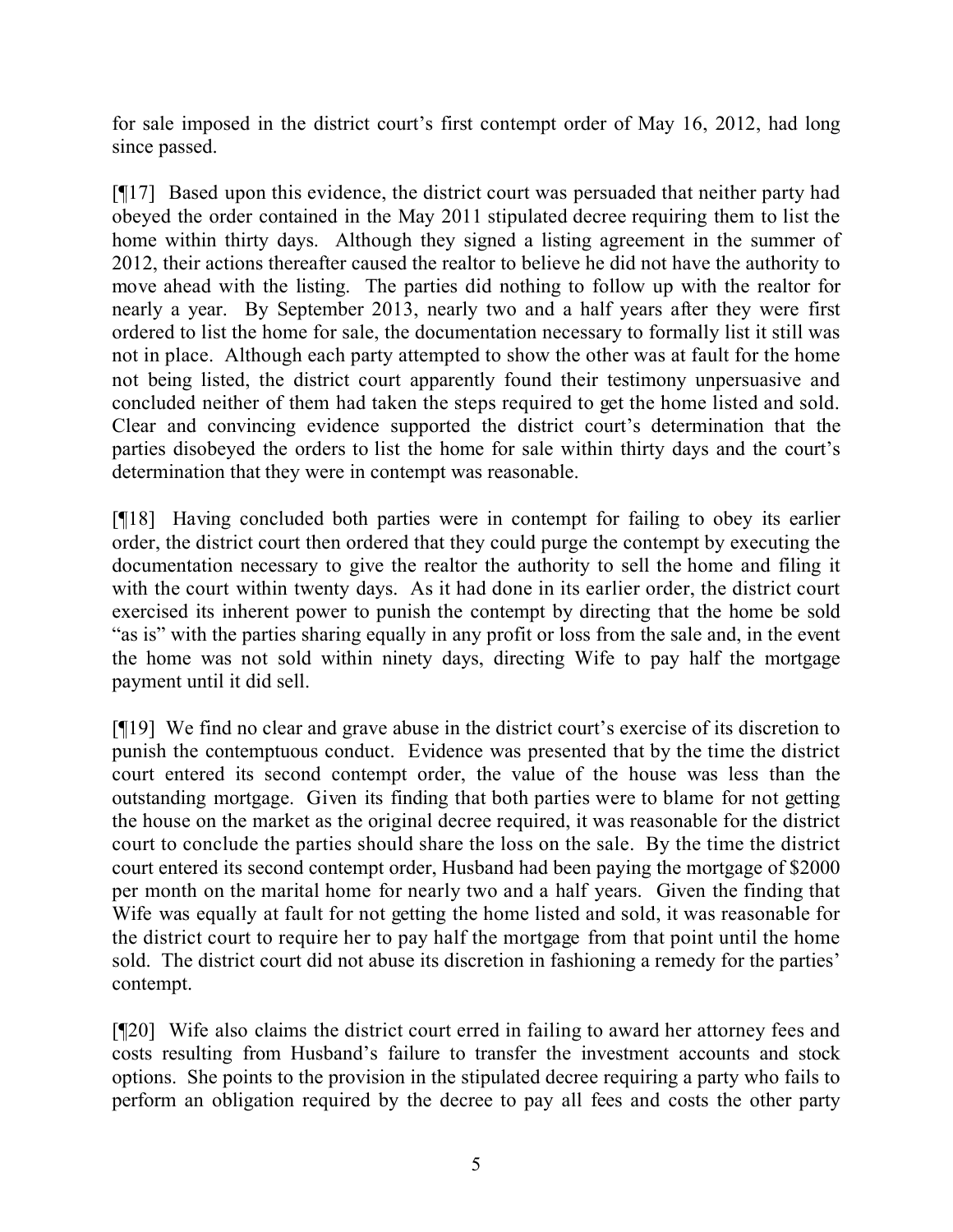incurs as a result of the failure. She argues all that is required under the provision is failure to perform and the district court's finding that Husband's failure to transfer the accounts was not willful is irrelevant given the express language in the decree. Among other arguments, Husband asserts that the district court's order requiring the parties to bear their own fees and costs was proper given his testimony that when he changed employment in January 2012 his accounts were zeroed out, he believed he had lost the stock options with his former employer and he also believed the stock options issued by his new employer were not covered by the decree.

[¶21] The relevant provision of the decree stated:

[Wife] shall be, and she hereby is, awarded, as her sole and separate property, the following:

. . . . ii.  $\frac{1}{2}$  of [Husband]'s investment accounts, pension plans, retirement accounts, 401K accounts, IRA accounts and/or stock options, as of the date of the entry of the within decree, to be divided by QDRO, as necessary. The Stock Options when they vest shall be equally divided between the parties in the same manner as the parties divided the vesting stock options in November, 2010, based on the value of the vesting stock options at the time of the entry of the Decree, less 28% of the value to cover [Husband]'s tax liability thereon.

[¶22] In her second motion for order to show cause, Wife claimed at the time of the divorce Husband had in his account 8,411 unvested shares of stock having a combined value of \$278,992.87 as of April 30, 2011, and had not transferred any of those shares to her. She further claimed that on December 31, 2011, a stock split occurred and the above shares were reissued as 15,193 shares, with a total value of \$250,380.64, in a spin-off company. She asserted that 8,555 of those shares vested on February 28, 2012, at a combined value of \$159,123.00. After subtracting the 28% for taxes as the decree provided, Wife claimed she was entitled to \$57,284.28 worth of the vested shares. Wife further asserted 1,595 shares had vested in February 2013 and the remaining 5,043 shares would vest in February 2014 and, while she did not know the value of those shares, she was entitled to half of the value after accounting for taxes.

[¶23] At the time of the divorce, Husband worked for Williams Energy and Production (Williams). At the hearing, Husband testified that at the end of 2011 he left his employment with Williams and went to work for WPX Energy (WPX), a spin-off company of Williams. He testified that in early 2012 he checked the account containing the stock options he had received from Williams and it showed "zero" stock options. He further testified that WPX later issued stock options to him but to his knowledge they had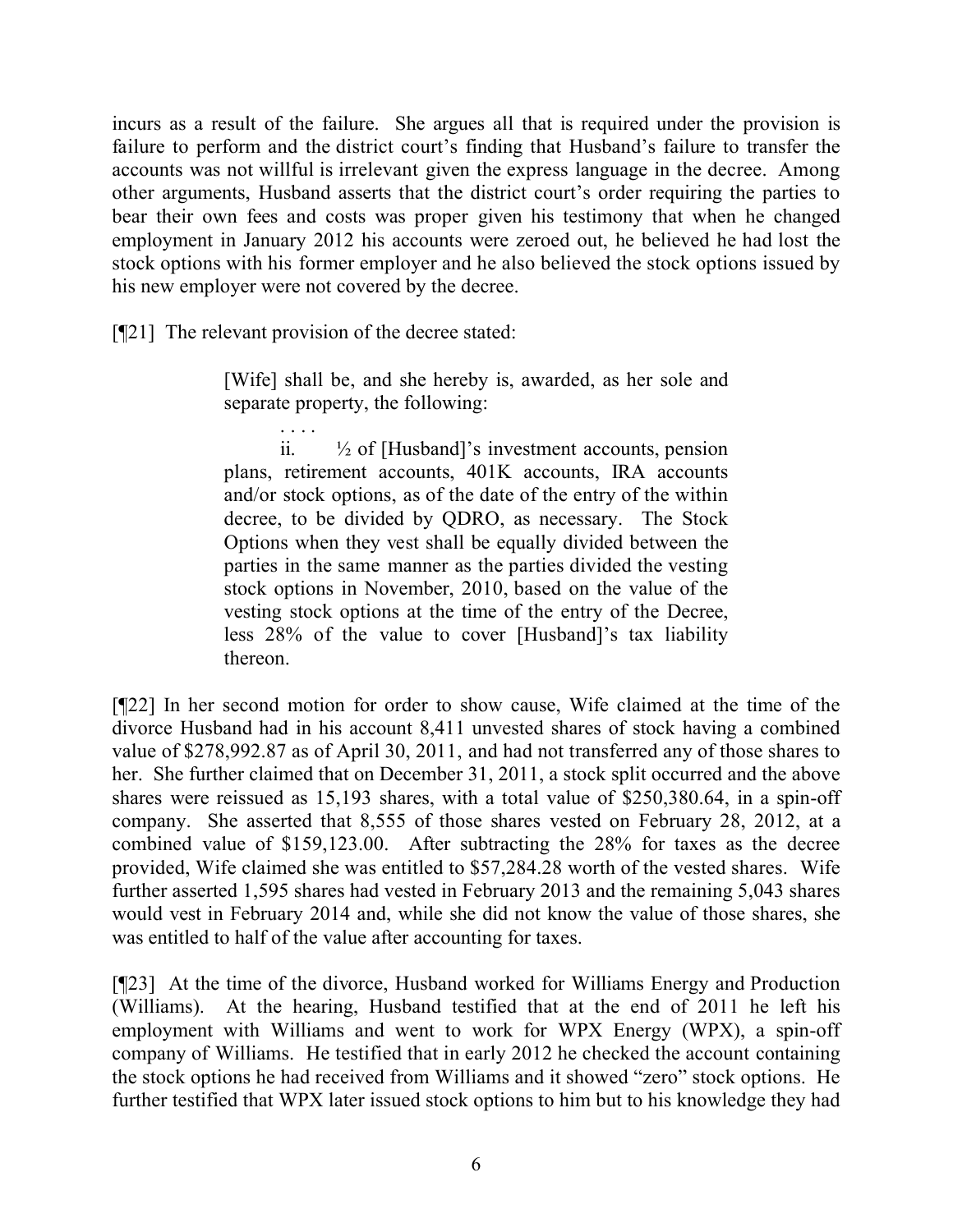nothing to do with his former employment. He testified that no stock options rolled over from Williams to WPX. Because none of the stock options from Williams ever vested, his account showed zero after he left Williams and WPX did not issue stock options to him until 2012, he believed he owed Wife nothing in the way of stock options under the terms of the decree.

[¶24] Based upon Husband's testimony, the district court "opted to [give] him the benefit of the doubt" that he did not understand the stock options WPX re-issued were the same stock options issued to him by Williams. The district court held that they were in fact the same stock options and ordered Husband to pay Wife one-half of the funds that had vested (less the 28% for taxes) within sixty days of the ruling and to transfer one-half of the remaining funds (again less the tax amount) within thirty days after they vested. The district court declined to order Husband to pay Wife's fees and costs related to the stock options, concluding that the evidence did not show he acted willfully.

[¶25] Wife argues the decree does not require a finding of willfulness before payment of fees and costs is ordered; rather, the decree simply requires a failure to perform. She asserts Husband failed to transfer one-half the stock options; therefore, he was required to pay her fees and costs. She also argues Husband knew the stock options re-issued by WPX were the same as those issued by Williams and his testimony to the contrary was not given in good faith.

[¶26] Addressing the last argument first, the district court had been dealing with the parties for over two years and was familiar with them and how they dealt with each other. Our rule is that the credibility of witnesses, the weight of the evidence, and conflicts in the evidence must be resolved by the finder of fact. *Olsen v. Olsen*, 2013 WY 115, ¶ 32, 310 P.3d 888, 895 (Wyo. 2013). We will not disturb the district court's findings concerning the credibility of the witnesses.

[¶27] We turn to Wife's assertion that a finding of willfulness was not required for the district court to order Husband to pay attorney fees and costs. In *Bowker v. Bowker*, 795 P.2d 1215, 1219 (Wyo. 1990), the property settlement agreement provided that a party who failed to perform an obligation imposed by the agreement would be responsible for the payment of attorney fees and costs incurred by the other party as a result of the failure or default. The post-decree proceeding in that case was caused by the husband's failure to perform his obligations under the property settlement agreement. This Court enforced the attorney fees provision of the agreement and awarded wife reasonable fees and costs because husband had "failed to demonstrate any justification for his conduct." *Id*. "[I]n the absence of such justification," we concluded, wife was entitled to payment of her fees and costs.

[¶28] In the present case, the district court declined to order Husband to pay attorney fees and costs mostly because it found that both parties were at fault for the house not